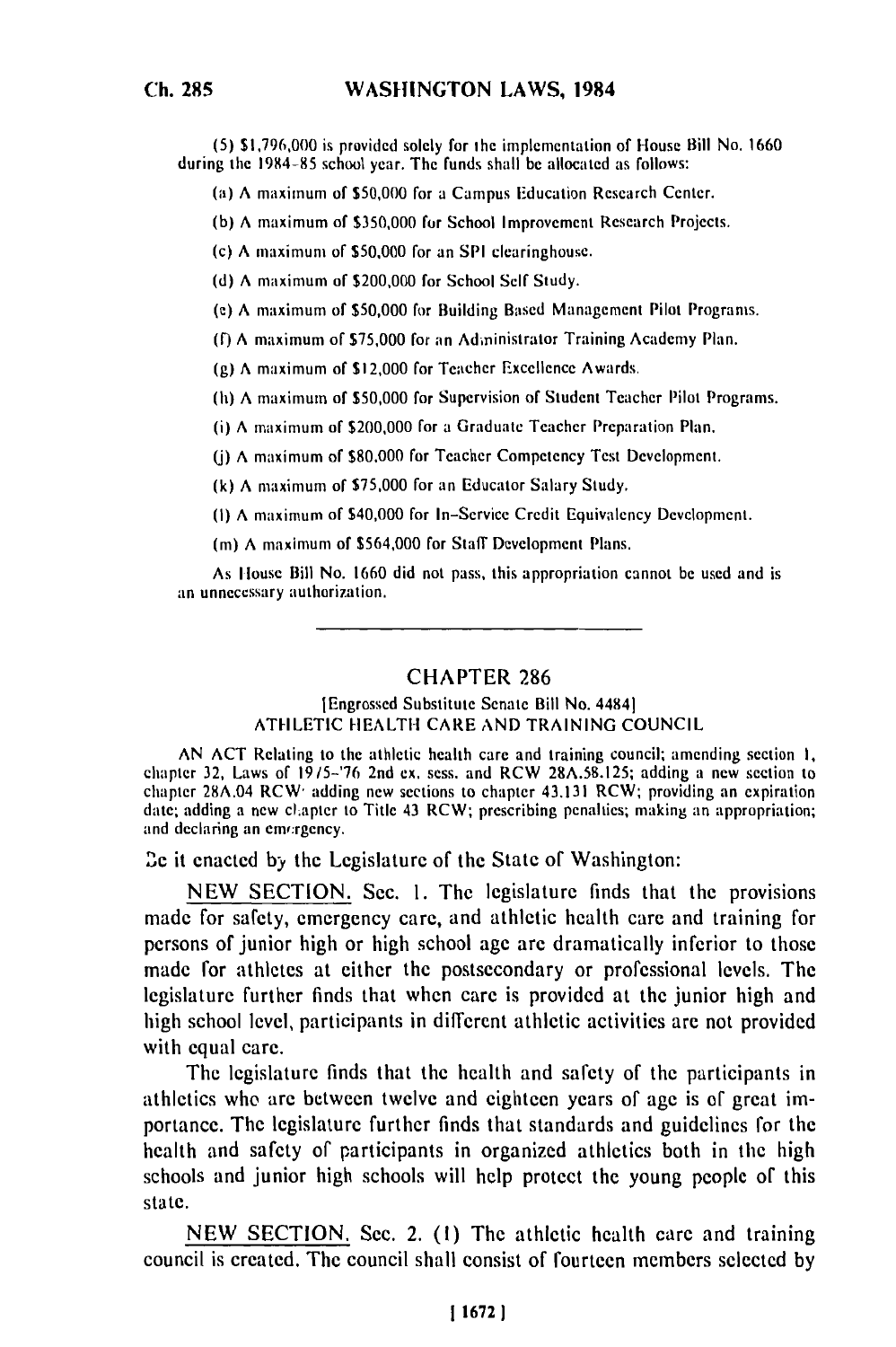the governor to serve four-ycar staggered terms. The terms of the initial members shall be as follows: Two members will serve a one-year term, four members will serve two-year terms, four members will serve three-year terms, and four members will serve four-year terms. The governor shall select the members to represent diverse racial and ethnic backgrounds, the different geographical areas of the state, and both men and women as follows: Two members shall be physicians licensed under chapter **18.57** or **18- .71** RCW, two members shall be physical therapists licensed under chapter **18.74** RCW, two members shall be athletic trainers, two members shah **be** principals of public junior high schools in this state **wit,.** one from a large district and one from a small district, two members shall be principals of public high schools in this state with one from a large district and one from a small district, two members shall be school district superintendents with one from a large district and one from a small district, one member shall be a representative of a private school which conducts junior and senior high school athletic programs, and one member shall be employed **by** or **be** an officer of an organization to which a school district has delegated control, supervision, and regulation of an activity under RCW **28A.58.125.**

(2) The members of the council shall select the chairperson from among their members.

**NEW SECTION.** Sec. **3.** Members of the council shall serve without compensation but shall **be** reimbursed for travel expenses as provided in RCW 43.03.050 and 43.03.060.

**NEW SECTION.** Sec. 4. The council shall meet at regularly scheduled meetings and may meet more frequently as necessary as determined **by** the chairperson. Eight members shall constitute a quorum for conducting business.

**NEW SECTION.** Sec. 5. The council may employ staff as necessary to help the council carry out its duties. The council may contract for services when necessary for preliminary investigations of violations of this chapter or rules adopted under this chapter.

**\*NEW SECTION.** Sec. **6. (1)** The council shall conduct a study of health and safety conditions in organized athletic programs designed for persons between the ages of twelve and eighteen either in public or private junior high schools and high schools in this state. The study shall be completed **by** September **1,** 1984.

**(2) No later than** *September* **1, 1984, the council shall develop** *proposed rules* **that** *establish standards for the* **health and safety of persons** *in* **organized athletic programs designed** *for persons between the ages of twelve* **and eighteen either in** *public or private junior high schools and high schools in the* **state.** *The proposed rules* **shall establish standards for staff training,** *athletic* **facilities, athletic equipment,** *training* **areas,** *the* **provision** *of* **athletic health care** *and training services, record keeping, and emergency procedures.*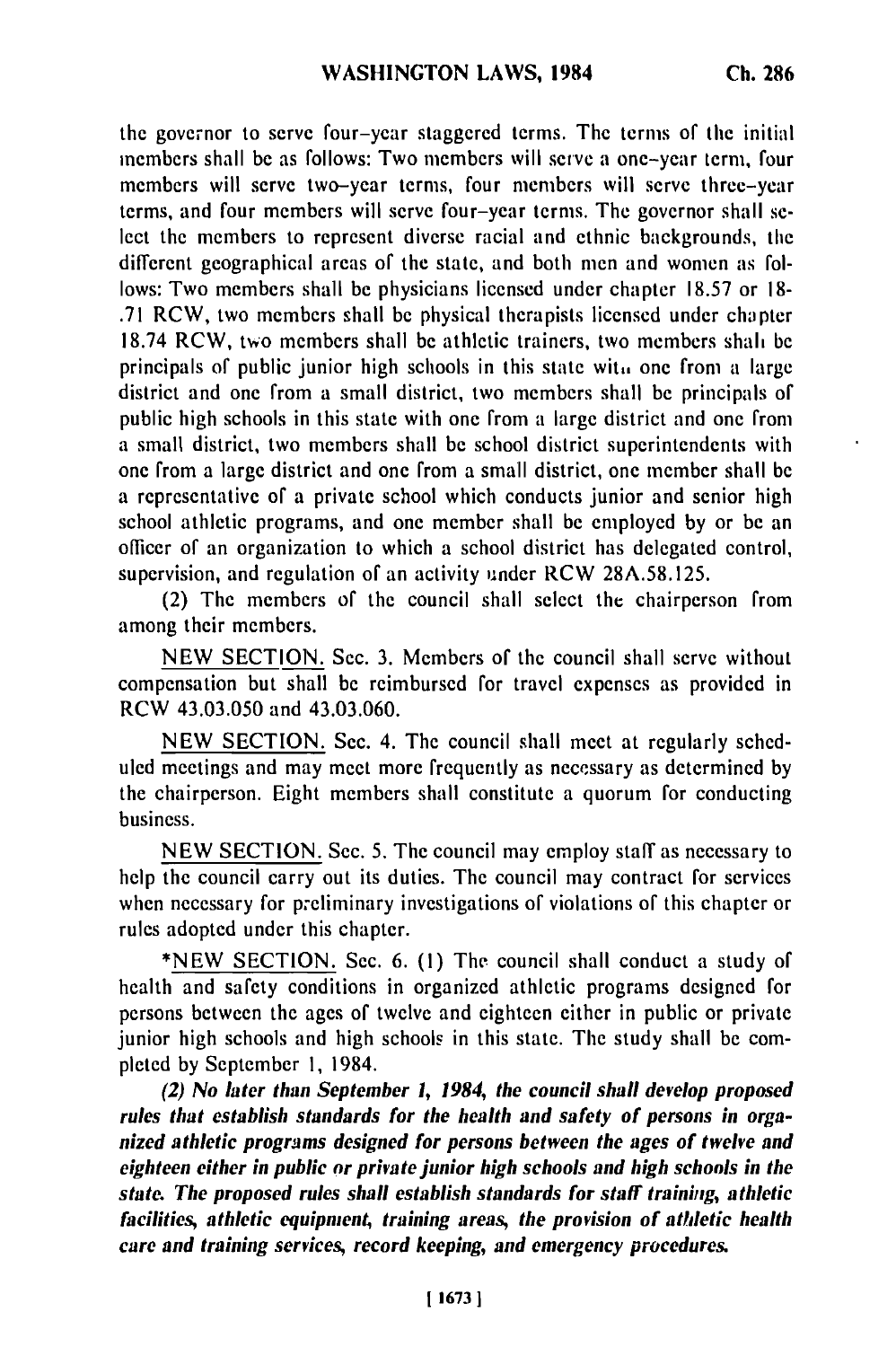**Ch. 286**

*(3) Upon completion, the proposed* rules shall *be distributed for comment to the state superintendent of public instruction, every local school district board in the state, and other interested persons. The council shall accept comments pertaining to the proposed rules until January 1, 1985.*

*(4) The council may modify the proposed rules where deemed appropri*ate and shall adopt the rules in accordance with chapter 34.04 RCW no later *than May 1, 1985.*

*(5) The council shall periodically review the rules adopted under this section and modify them to the extent it considers it appropriate.* **\*Sec. 6** was partially vetoed, see message at end of chapter.

*\*NEW SECTION. Sec. 7. When the council receives reports of violations of this chapter or the rules adopted under this chapter, the council may conduct investigations. At the request of the council, the prosecuting attorney of the county wherein a violation has occurred or the attorney general shall take such action as appropriate to enforce this chapter and the rules adopted under this chapter and to collect the fines specified in section 8 of this act.* \*Sec. **7.** was vetoed, see message at end of chapter.

*\*NEW SECTION. See. 8. A school district or person may he fined up to five thousand dollars for a wilful violation of this chapter or rules adopted under* this *chapter. Injunctive relief may* **be** *granted to prevent future violations.*

\*Sec. **8.** was vetoed, see message at end of chapter.

*\*NEW SECTION. Sec. 9. There is added to chapter 28A.04 RCW a new section to read as follows:*

*The state hoard of education shall, in exercishg its powers and duties, conform to the provisions of chapter 43. RCW (sections 2 through 8 of this act) and to the rules adopted under it by the athletic health care and training council.*

\*Sec. **9.** was vetoed, **see** message at end of chapter.

*\*See. 10. Section 1, chapter* **32** *Laws of 1975-' 76 2nd ex. sess. and RCW 28A.58.125 are each amended to read as follows:*

Each school district board of directors is hereby granted and shall ex*ercise the authority to control, supervise and regulate the conduct of interschool athletic activities and other interschool extracurricular activities of an athletic, cultural, social or recreational nature for students of the district. Tiis authority shall be exercised in conformity with the provisions of chapter* **43....** *RCW (sections 2 through 8 of this 1984 act) and the rules adopted under it by the athletic health care and training council A board of directors may delegate control, supervision and regulation of any such activity to the Washington Interscholastic Activities Association or any other voluntary nonprofit entity and compensate such entity for services provided, subject to the following conditions:*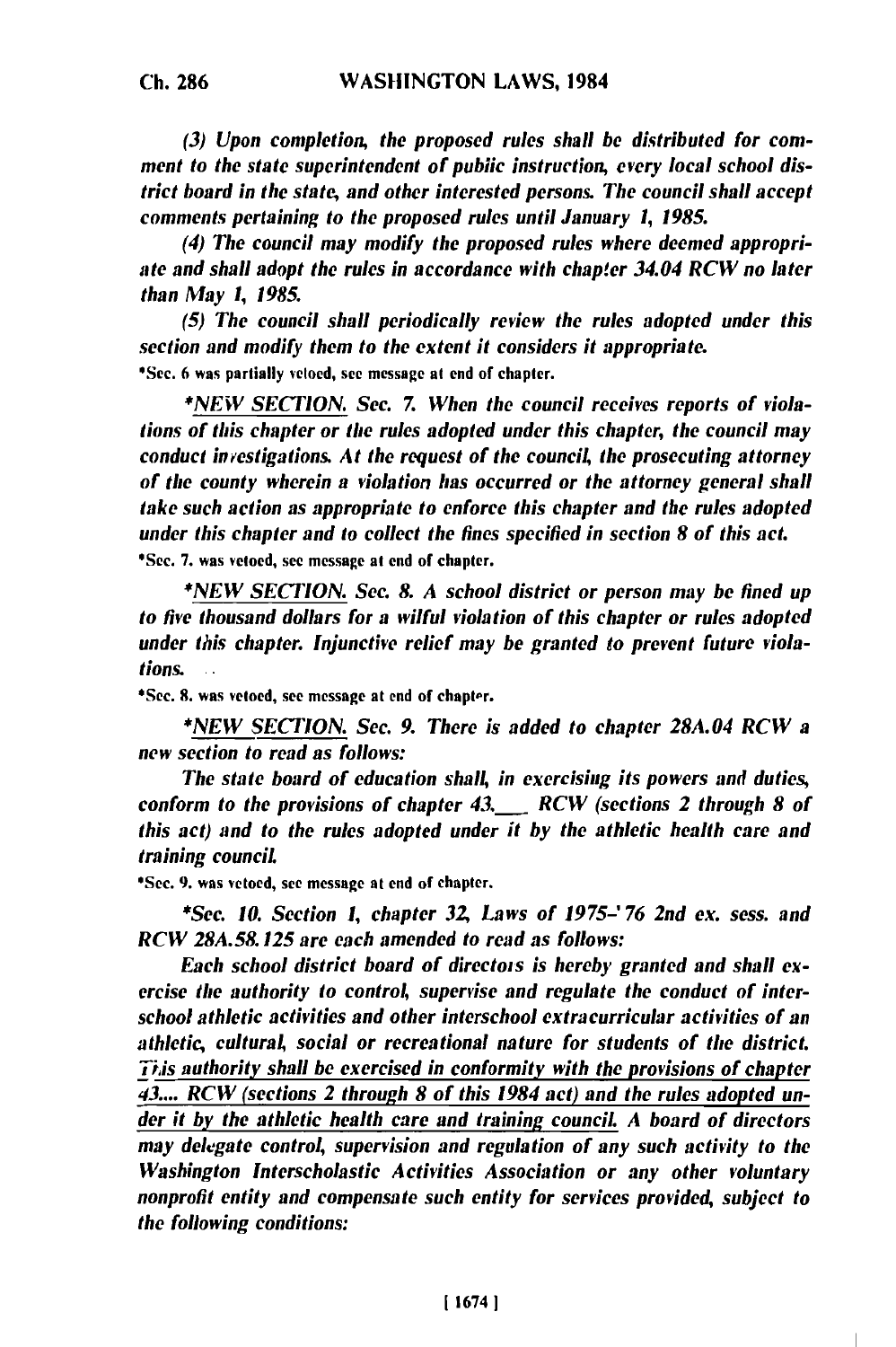*(1)* The *voluntary nonprofit entity shall submit an annual report to the state board of education of student appeal determinations, assets, and financial receipts and disbursements at such time and in such detail as the state board shall establish by rul,*

*(2) The voluntary nonprofit entity shall not discriminate in connection with employment or membership upon its governing board, or otherwise in connection with any function it performs, on the basis of race, creed, national origin, sex or marital status;*

*(3) Any rules ajd policies applied by the voluntary nonprofit entity which govern student participation in any interschool activity shall be written and subject to the annual review and approval of the state board of education at such time as it shall establish;*

*(4) All amendments and repeals of such rules and policies shall be subject to the review and approval of the state board, and* 

*(5) Such rules and policies shall provide for notice of the reasons and a fair opportunity to contest such reasons prior to a final determination to reject a studenfs request to participate in or to continue in an interschool activity. Any such decision shall be considered a decision of the school district conducting the activity in which the student seeks to participate or was participating and may be appealed pursuant to RCW 28A.88.010 through 28A- .88.015, av now or hereafter amended.*

\*Sec. **10.** was **vetoed, see** message at end of chapter.

**NEW SECTION.** Sec. **11.** There is added to chapter 43.131 RCW a **new** section to read as follows:

The athletic health care and training council and its powers and duties shall be terminated on June **30, 1990.**

**NEW SECTION.** Sec. 12. There is added to chapter 43.131 RCW a new section to read as follows:

The following acts or parts of acts, as now existing or hereafter amended, are each repealed, effective June 30, 1991:

- (1) Section 2 of this act and RCW  $43.$ ...
- (2) Section 3 of this act and RCW 43........
- (3) Section 4 of this act -r d RCW **43..\_;**
- (4) Section 5 of this act and RCW 43..\_;
- (5) Section 6 of this act and RCW 43..\_;
- (6) Section 7 of this act and RCW  $43.$ ...
- (7) Section 8 of this act and RCW  $43.$ ............; and

 $(8)$  Section 9 of this act and RCW 28A.04.

nis,

NEW SECTION. Sec. 13. If any provision of this act or its application to any person or circumstance is held invalid, the remainder of the act or the application of the provision to other persons or circumstances is not affected.